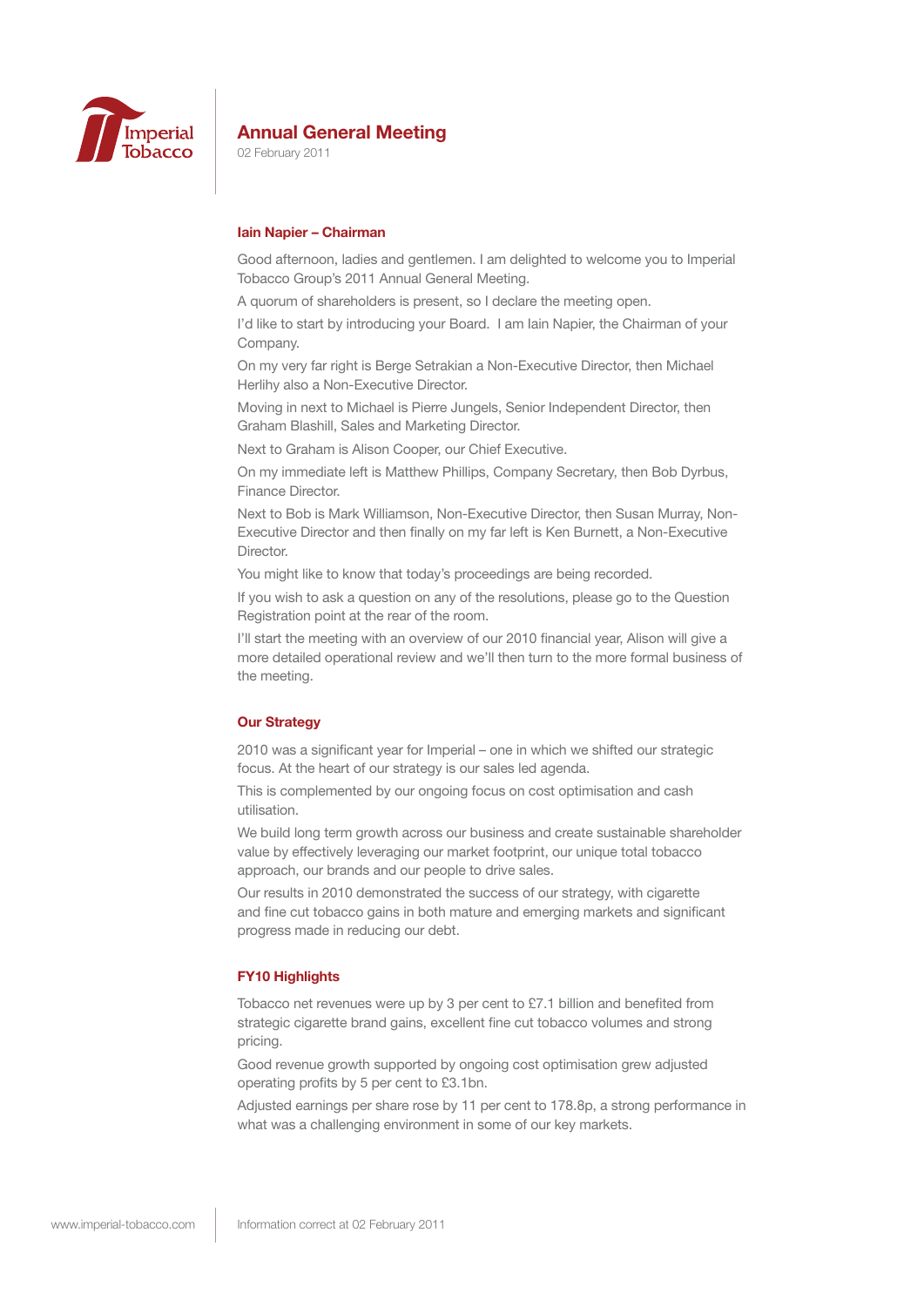

02 February 2011

Our continued focus on cash generation further reduced our level of adjusted net debt – down by £1.5bn to £9.3bn.

Your Board proposed a final dividend of 60p per share, bringing the total for the year to 84.3p per share, an increase ahead of earnings per share at 15 per cent.

### **FY10 Overview**

Looking at cigarette and fine cut tobacco volumes together as stick equivalents provides a more accurate assessment of our performance – and on this basis our volumes were down by just 2.9 per cent.

Cigarette volumes were down 4.2 per cent in the year – largely as a result of declines in Russia, Spain and the USA with strong growth in fine cut tobacco which was up by almost 9 per cent.

Our global strategic cigarette brands – Davidoff, West and Gauloises Blondes represent 22 per cent of our total cigarette volumes and are a growing part of our business.

We grew Davidoff volumes by three per cent and West volumes by two per cent, with both brands performing particularly well in Eastern Europe.

Volumes of Gauloises Blondes recovered in the second half, improving by four per cent.

Our key regional brand, JPS had another excellent year, growing 13 per cent in the high margin markets of Western Europe and Australasia.

Our total tobacco portfolio ensures our brands and products continue to evolve in line with consumer requirements. We made excellent progress with our fine cut tobacco portfolio notably in Central Europe where volumes grew strongly.

I'll now hand over to Alison to take you through more details on our operational performance.

### **Alison Cooper – Chief Executive**

### **Our Strategy**

Thank you. 2010 was a year of progress for Imperial and I was pleased to report a strong set of full year results which demonstrated the success of our strategy.

The essence of our enhanced sales strategy is a continual focus on growing our topline supported by effective cost optimisation and cash utilisation.

We use our assets - our brands, our total tobacco portfolio, our broad market footprint and our people to build sales.

### **Applying Our Strategy: Consumer Centric**

We have three particular areas of focus when applying our strategy: consumer centricity, execution excellence and future foundations.

Consumer centric is about understanding what drives our consumers and making the right portfolio choices in line with their evolving preferences.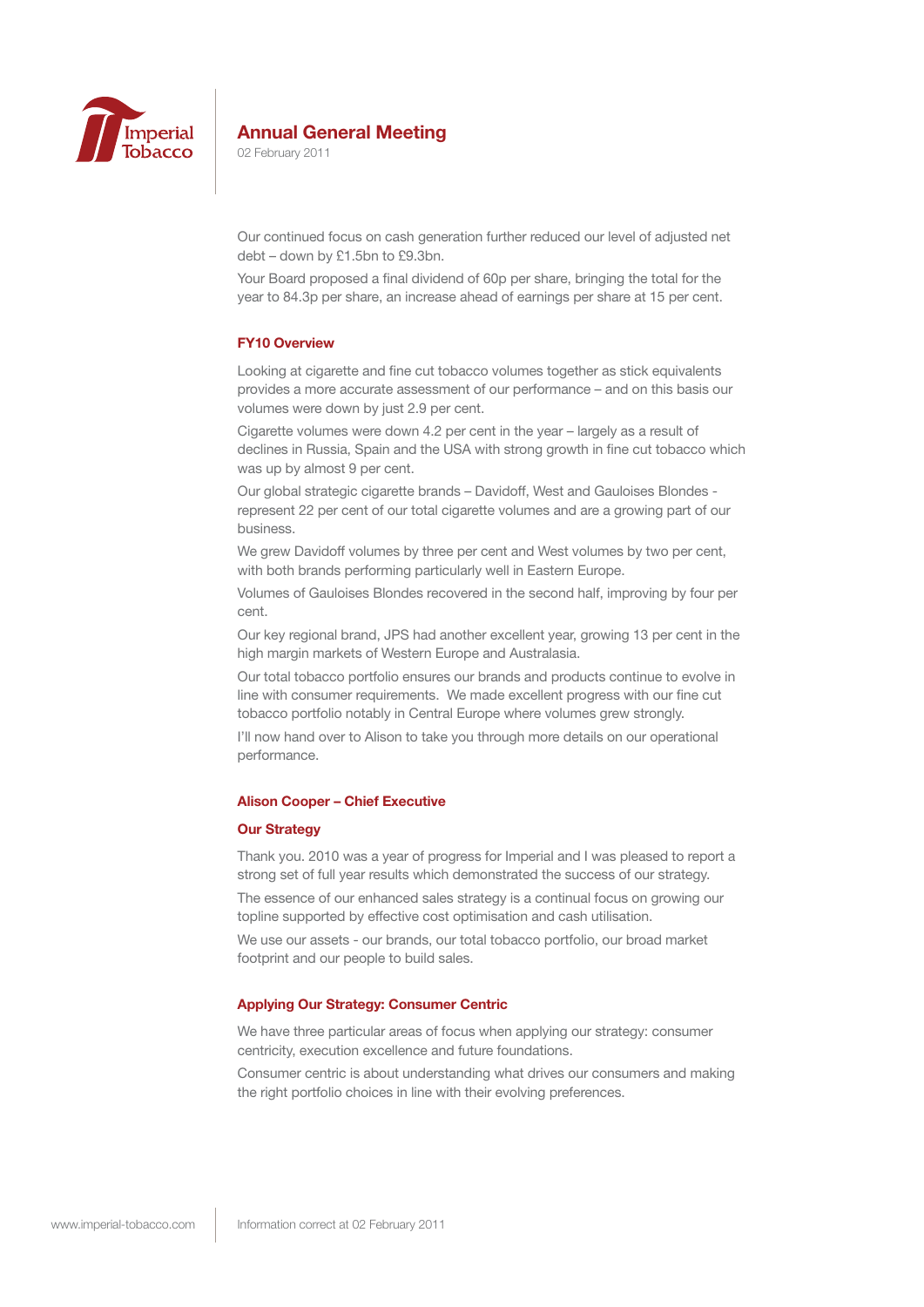

02 February 2011

### **Applying Our Strategy: Execution Excellence**

Execution excellence is ensuring a fast and flexible business focused on delivery. Enhancing our growth potential includes the strong and lasting partnerships we build with retailers and industry partners.

### **Applying Our Strategy: Future Foundations**

Building future foundations that underpin our sales strategy and enhance our longterm sustainability is fundamental to the way we manage our business.

#### **Our People**

We drive responsible behaviour throughout the Group, which is encapsulated for employees in our code of conduct.

Our people have responded very positively to our enhanced sales focus with our global team fully aligned behind the sustainable sales growth agenda.

Last year we conducted research into our current skills and capabilities and benchmarked them against other FMCG companies.

These results combined with feedback from our global management engagement survey conducted at the end of last year are shaping our people agenda.

Our priority is to ensure that our people continue to develop and have the right skills and capabilities to support our sales growth strategy.

### **Our Responsible Approach**

We recognise the controversial nature of tobacco and believe it is essential that tobacco products are manufactured and sold by legitimate, responsible businesses.

 In 2010, we further increased our focus on anti-illicit trade activities and last September announced that we signed an agreement with the European Commission and the EU Member States to further tackle illicit trade.

This is an important alignment of resources addressing an issue that benefits no one but the criminals involved, adversely affecting governments, consumers, retailers and the legitimate tobacco industry.

We continued to engage with and influence our partners to improve the social and environmental standards in our supply chain.

All of our tobacco suppliers are now included in our Social Responsibility in Tobacco Production Programme.

To further embed high standards of conduct and behaviour throughout the Group, we revised and enhanced our existing Code of Conduct last year and this is being rolled out across the business.

Our commitment to managing our business responsibly has once again been recognised externally by Business in the Community with a gold award rating.

Let's now look at last year's performance in our regions.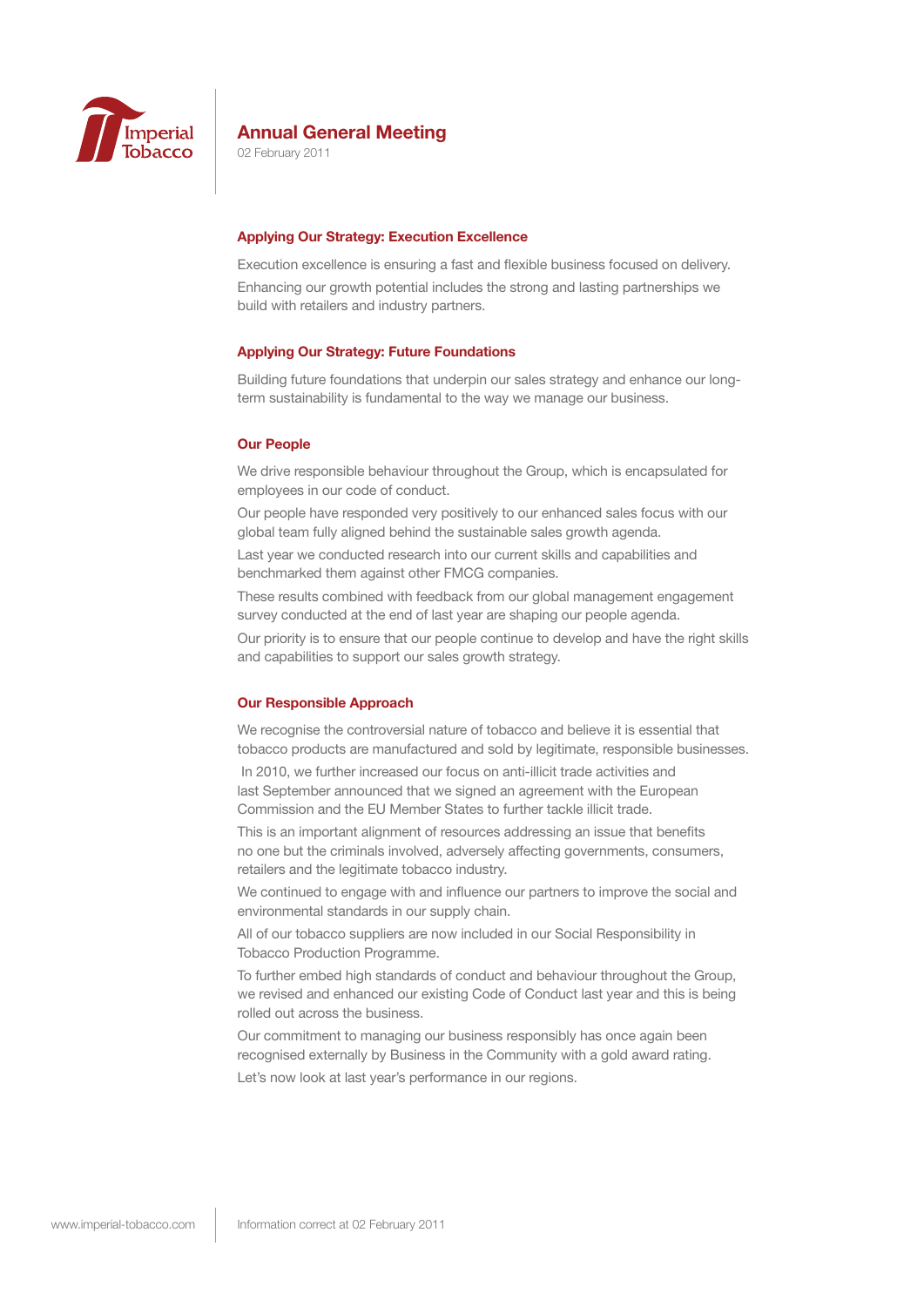

02 February 2011

### **UK Performance: FY10**

In the UK, we grew our cigarette share to 45.4 per cent. Consumers are continuing to economise and we have responded by leveraging the strength of our key value brands JPS Silver and Windsor Blue.

Both brands gained share during the year and together they now account for around 41 per cent of the growing economy sector.

In fine cut tobacco, we achieved further strong volume gains from Golden Virginia Yellow and Gold Leaf.

### **Germany Performance: FY10**

In Germany our overall cigarette share was just under 27 per cent. JPS continued to go from strength to strength, holding just under 10 per cent market share at the end of the financial year.

Gauloises Blondes was incorporated into our distribution network last April and we subsequently extended its distribution and improved brand share against the first half of last year.

Our total fine cut tobacco share in Germany was up to 18.2 per cent, with JPS and Route 66 the key drivers of growth.

### **Spain Performance: FY10**

In Spain, we focused on maintaining profitability by leveraging our market leadership position and our total tobacco portfolio.

In cigarette, we launched Fortuna Red Line as a brand extension to support the Fortuna brand family, Nobel delivered a resilient performance and Ducados Rubio increased its market share.

Last June we extended the Ducados Rubio brand franchise with the launch of the first expanded make your own product in the market.

### **Rest of European Union Performance: FY10**

In our Rest of European Union region we delivered strong growth in a number of markets.

In France, a key market for us in this region, our domestic blonde share was 23.6 per cent with News, JPS and Fortuna all performing well.

Elsewhere, we grew cigarette share in Austria, Czech Republic, Hungary and Portugal with good performances from a number of regional and local brands such as JPS, Route 66 and Golden Gate.

Regional fine cut tobacco market volumes were up five per cent and we made share gains in all the Central European markets in which we operate with particularly strong performances in Poland, Czech Republic and Hungary.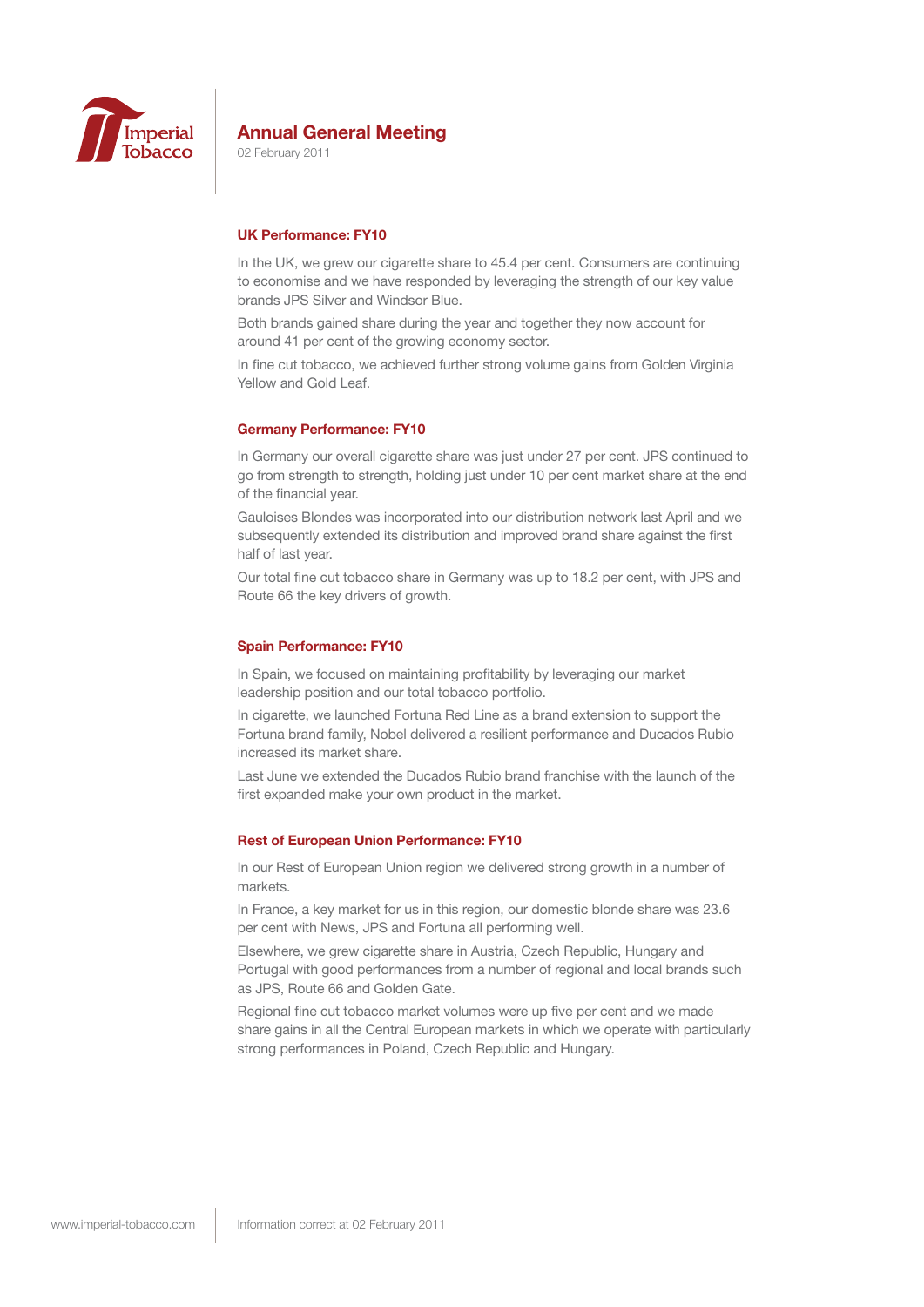

02 February 2011

### **Americas Performance: FY10**

In the USA, consumers continued to search for value following the significant tobacco tax increases in 2009. We maintained our cigarette share at just under 4 per cent, and our brand portfolio remains well-positioned in the discount sector.

In addition, we rejuvenated our two main brands USA Gold and Sonoma and further extended their distribution.

### **Rest of the World Performance: FY10**

We continued to focus on driving sales growth across the emerging markets of our Rest of the World region.

We performed well in Africa, increasing our share in a number of markets and we made further good progress with Gauloises Blondes in Morocco.

In our Middle East region, we again grew our total share across the region and in a number of markets, notably in Saudi Arabia with Davidoff and Turkey with West.

In Eastern Europe we grew our sales by 7 per cent, with Davidoff performing particularly well in Russia and Ukraine.

We delivered an excellent performance in Asia-Pacific with market share, volume and profit growth in most markets.

In Australia, we grew our cigarette share to 17.5 per cent driven by the ongoing success of JPS and in Taiwan, further gains from Davidoff and West helped to improve our share to 11 per cent.

We also increased our share in Laos and Cambodia and with our partner KT&G, we launched Davidoff in South Korea last May.

### **Logistics Performance: FY10**

And finally our logistics business, which performed robustly with operating profit remaining stable in spite of current economic conditions.

Despite tobacco market volume declines in Spain, tobacco distribution was resilient, offsetting lower volumes with price increases and cost savings.

France also performed well with market volumes broadly stable and in Italy our results benefited from price increases.

In other logistics, our focus was on maintaining our profitability through improving revenues and managing costs.

We continued to gain share in French wholesale distribution grew revenues by almost 20 per cent in our pharma division and maintained sales in our transport activities despite a difficult operating environment.

Overall, we delivered a good performance last year with strong financial results, cigarette and fine cut tobacco gains in mature and emerging markets and significant progress made in reducing our debt.

We have the strategy, the assets and the capabilities to build on this success going forward and this remains our priority.